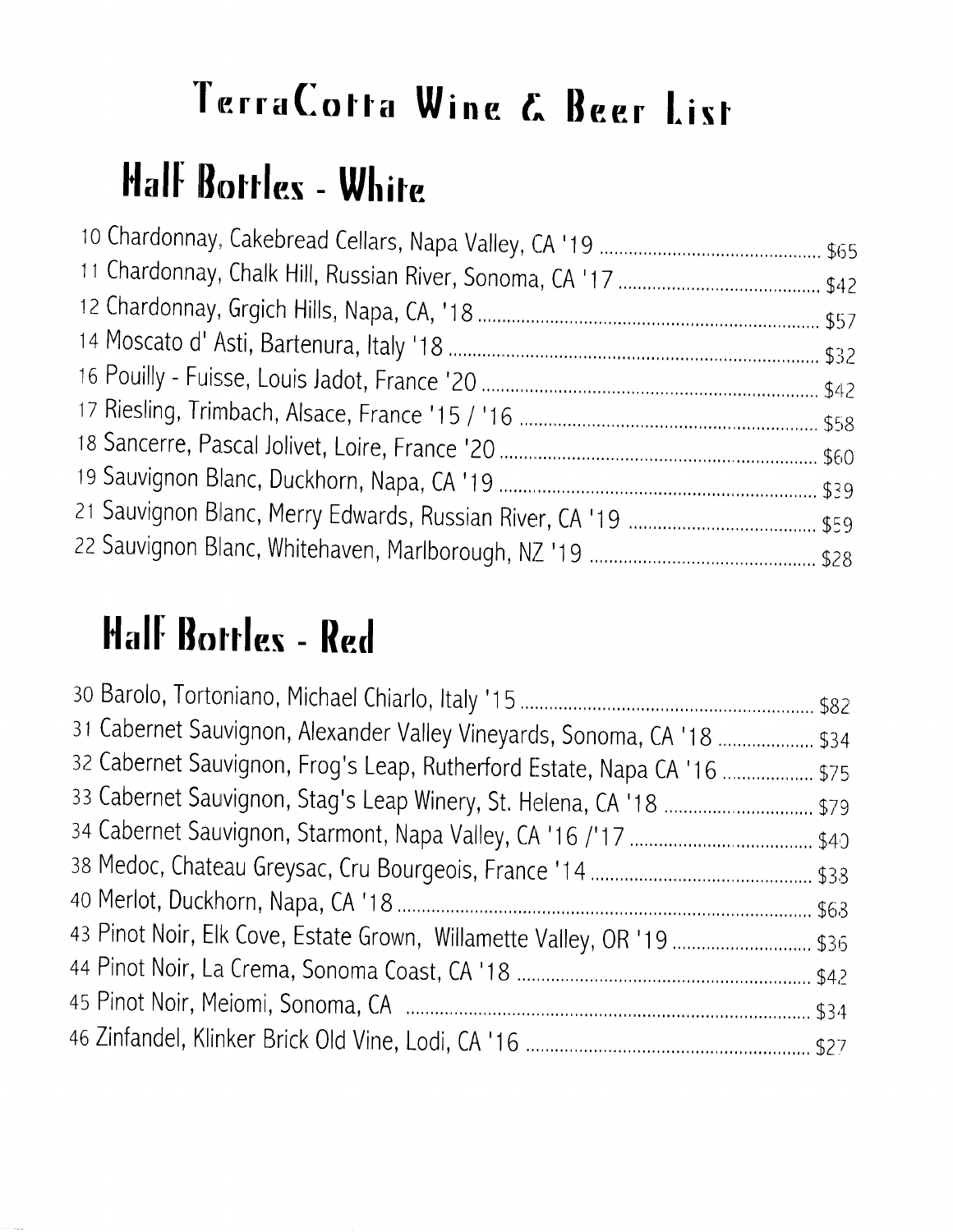# TerraCotta Wine & Beer List The \$30's - White

| 300 Albarino, Deusa Nai, Marques de Caceres, Rias Baixas, Spain '20  \$11 / 39      |
|-------------------------------------------------------------------------------------|
|                                                                                     |
|                                                                                     |
| 305 Chardonnay, Unoaked, Ardeche, Louis Latour, France '18  \$10 / 34               |
| 306 Cotes Du Rhone Blanc, Catherine Le Goeuil, France '18  \$11 / 39                |
|                                                                                     |
|                                                                                     |
|                                                                                     |
| 312 Pinot Grigio, Alois Lageder, Terra Alpina, Dolomiti, Italy '20  \$11 / 38       |
|                                                                                     |
|                                                                                     |
| 317 Riesling, Zeppelin, Mulheimer Sonnenlay, Richter, Mosel, Germany '20  \$11 / 38 |
|                                                                                     |
| 319 Sauvignon Blanc, Biscaye Baie, Cotes De Gascogne, France '19  \$11 / 36         |
| 320 Sauvignon Blanc, Charles Krug, St. Helena, Napa, CA 121  \$11 / 36              |
| 321 Sauvignon Blanc, Whitehaven, Marlborough, New Zealand '21  \$11 / 39            |
|                                                                                     |
|                                                                                     |
| 327 Vouvray, Domaine Le Capitaine, Les Aumones, Loire, France '20  \$11 / 38        |
|                                                                                     |

#### VINTAGES SUBJECT TO CHANGE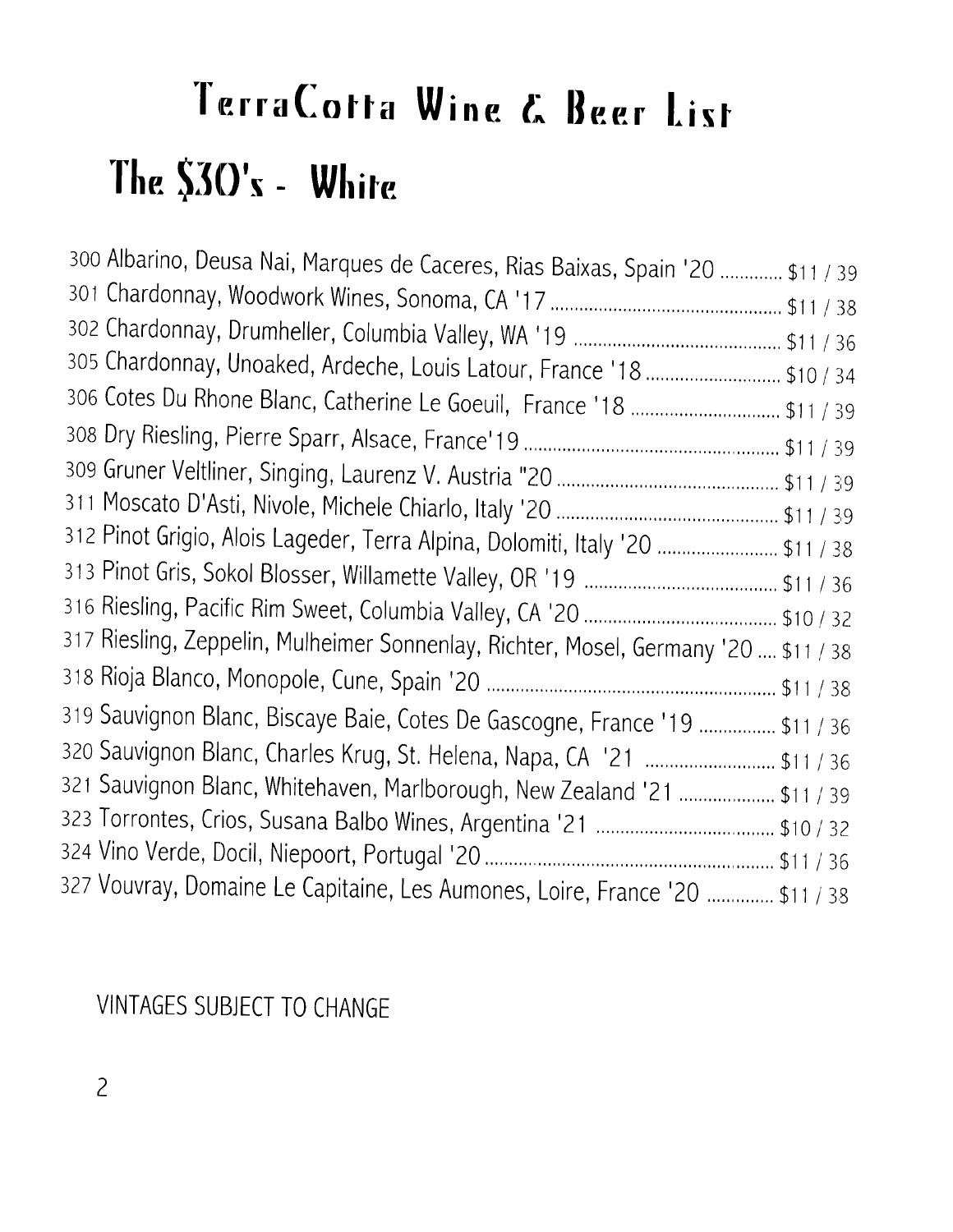# TerraCotta Wine & Beer List The \$40's - White

| 402 Bourgogne, Chardonnay, Domaine Matrot, Cote De Or, France '19  \$49            |  |
|------------------------------------------------------------------------------------|--|
|                                                                                    |  |
|                                                                                    |  |
| 409 Chenin Blanc, Anjou, Vignobles Denis, Val de Loire, France '18 \$47            |  |
| 410 Grechetto, Grecante, Amaldo-Caprai, Colli Martini, Umbria, Italy '18  \$46     |  |
|                                                                                    |  |
|                                                                                    |  |
|                                                                                    |  |
| 415 Riesling, Nik Weiss, St. Ubans-Hof Estate, Old Vines, Mosel, Germany '20  \$44 |  |
|                                                                                    |  |
| 417 Sauvignon Blanc, Greywacke, Marlborough, New Zealand '21  \$46                 |  |
|                                                                                    |  |
|                                                                                    |  |
|                                                                                    |  |
|                                                                                    |  |

#### The SO's - White

| 505 Meritage, (S, SB) Virtu, St. Suprey, Dollarhide Estate, Napa, CA '16  \$56 |  |
|--------------------------------------------------------------------------------|--|
| 508 Rhone Blend, Patelin de Tablas Blanc, Tablas Creek, PR, CA '16  \$54       |  |
|                                                                                |  |
|                                                                                |  |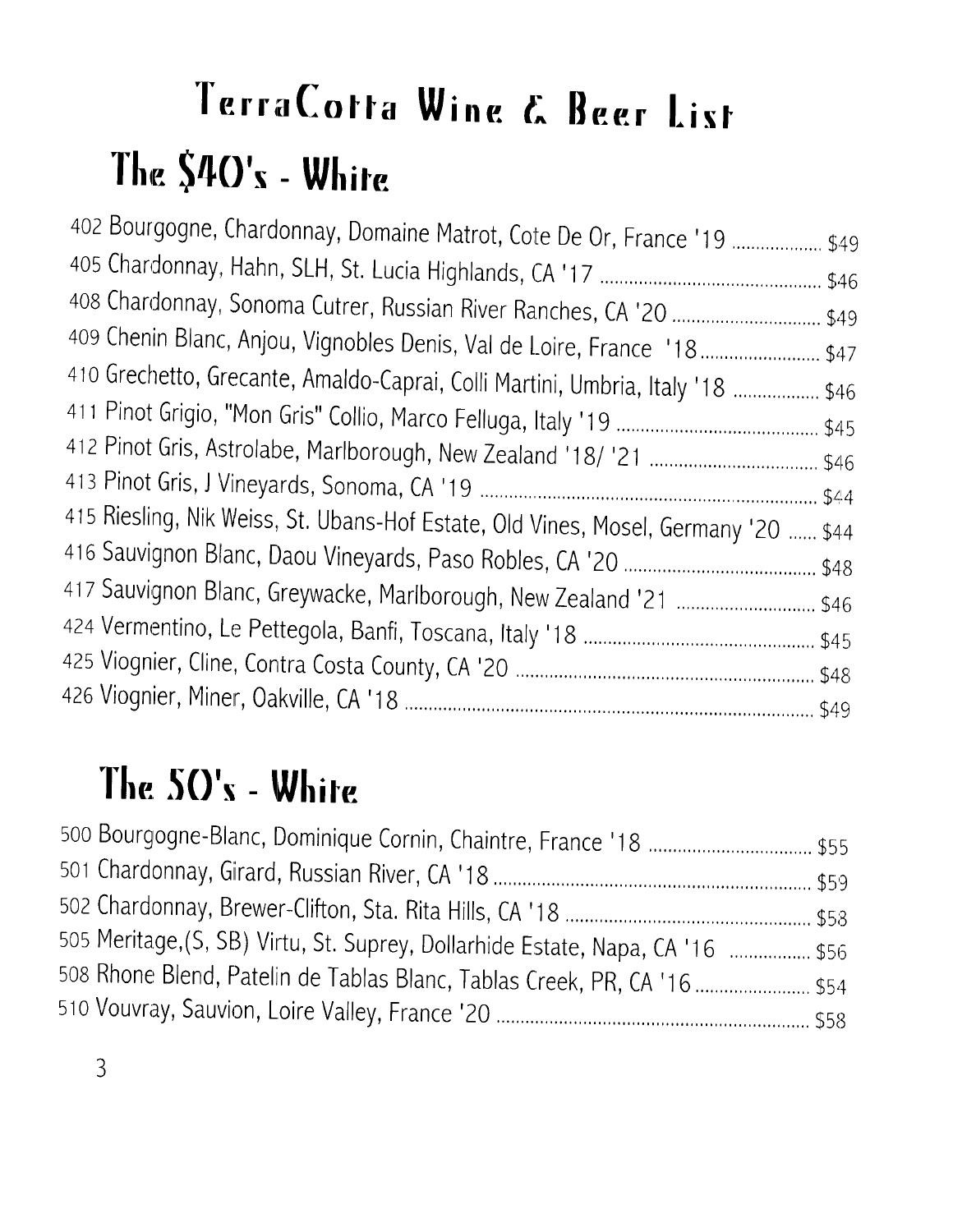# TerraCotta Wine & Beer List The \$60's - White

| 601 Chardonnay, Chalone Vineyards, Estate Grown, Monterey, CA '18  \$69 |  |
|-------------------------------------------------------------------------|--|
|                                                                         |  |
|                                                                         |  |
|                                                                         |  |
|                                                                         |  |
| 612 Pouilly Fume, Vielles Vignes, Regis Minet, Loire, France '18  \$65  |  |
| 613 Riesling, Hermann J Wiemer, Semi-Dry, Finger Lakes, NY '19  \$65    |  |
|                                                                         |  |
| 619 Semillon, 'Asphodee', Chateau Climens, Bordeaux, France '19  \$69   |  |
|                                                                         |  |

#### The Good Stuff - White

| 750 Bourgogne, Les Tourelles De La Cree, Montagny Premier Cru, France '17  \$82  |
|----------------------------------------------------------------------------------|
|                                                                                  |
|                                                                                  |
|                                                                                  |
|                                                                                  |
|                                                                                  |
| 756 Chateaneuf De Pape, Domaine De La Solitude, France '20  \$105                |
|                                                                                  |
| 758 Rioja Blanco Reserve, Capellania, Marques Du Marriete, Spain '13  \$80       |
|                                                                                  |
| 760 Sauvignon Blanc/Semillon, l'Abeille de Fieuzal, Pessac-Leognan, FR '15  \$84 |
|                                                                                  |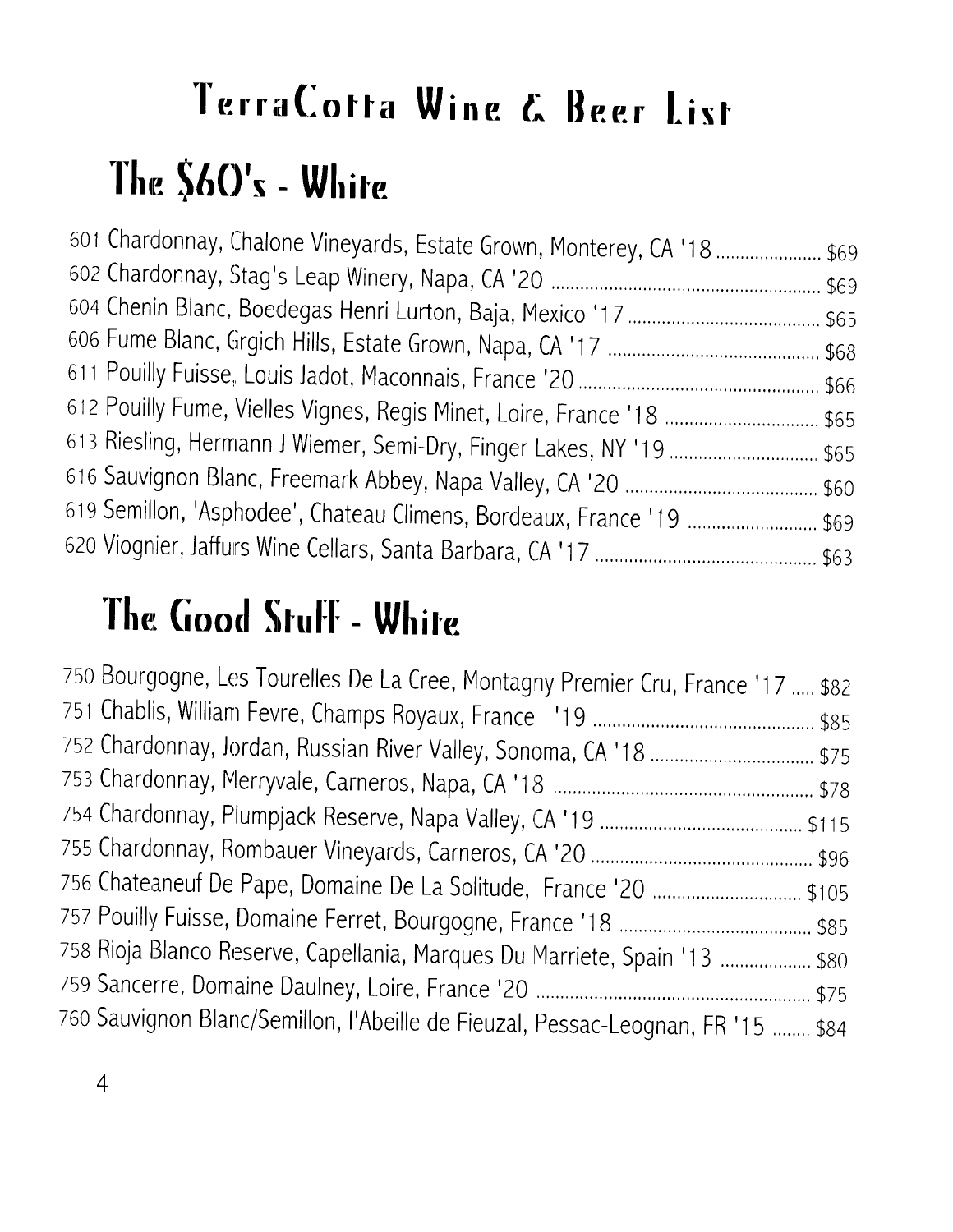### **Worldly Rose**

| 271 Burgundy, Louis Jadot, Coteaux Bourguignos, France '19  \$11 / 39          |  |
|--------------------------------------------------------------------------------|--|
| 272 Cab Franc, Bourgueil Rose, Domaine Chanteleuserie, France '20  \$12 / 42   |  |
|                                                                                |  |
|                                                                                |  |
|                                                                                |  |
| 276 Cotes de Provence, Whispering Angel, France '18 - 1/2 Bottle \$30          |  |
|                                                                                |  |
| 278 Grenache/Counoise, Murrieta's Well, Dry Rose, Livermore, CA '19  \$12 / 42 |  |
|                                                                                |  |
| 280 Pinot Noir, Elk Cove Vineyards, Willamette Valley, OR '21  \$11 / 38       |  |
| 281 Pinot Noir, Debra's Cuvee, Longevity Wines, Livermore, CA '21  \$11 / 36   |  |
| 282 Pinot Noir, Whole Cluster, Willamette Valley Vineyards, OR '20  \$11 / 39  |  |
| 283 Rondinella, Scaia Rosato, Tenuta San'Antonio, Veneto, Italy '20  \$11 / 39 |  |
|                                                                                |  |
|                                                                                |  |
|                                                                                |  |
| 289 Tempranillo / Grenache, Marques de Caceres, Rioja, Spain, '19  \$10 / 32   |  |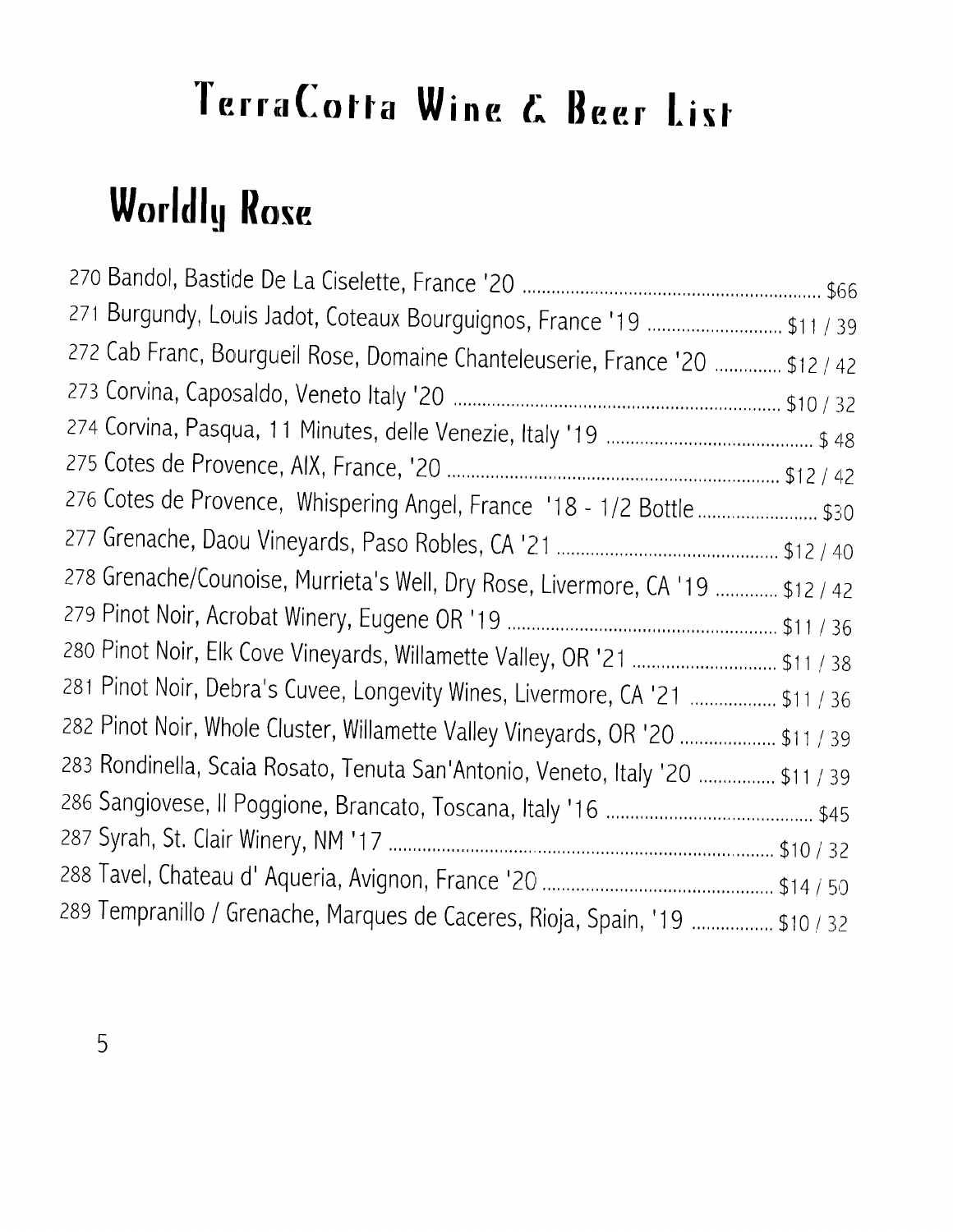### The  $$30's$  - Red

351 Cabernet Franc, The Franc, Cosentino Winery, Lodi, CA '19 .......................... \$11 / 39 352 Cabernet Sauvignon, Hess Select North Coast, Napa, CA '18 ...................... \$10 / 34 353 Cabernet Sauvignon, Indian Wells, Chateau Ste Michelle, WA '18 ................ \$11 / 39 354 Cabernet Sauvignon, Los Vascos, Colchagua Valley, Chile '19 .................... \$11 / 39 363 Monastrell - Syrah, Barahonda, Barrica, Spain '17 / '18 .............................. \$11 / 38 364 Petite Sirah Petite Verdot, Petite Petite, Michael David, Lodi, CA '19 ........ \$10 / 32 368 Red Blend, Brick Mason, Klinker Brick, Lodi, CA '17 / '18 ............................. \$11 / 38 373 Shiraz, Barosa Valley Estate, Barosa Valley Australia '18 .............................. \$11 / 36 375 Tempranillo, Torre D Golban, Crianza, Ribera Del Duero '17 ........................ \$11 / 39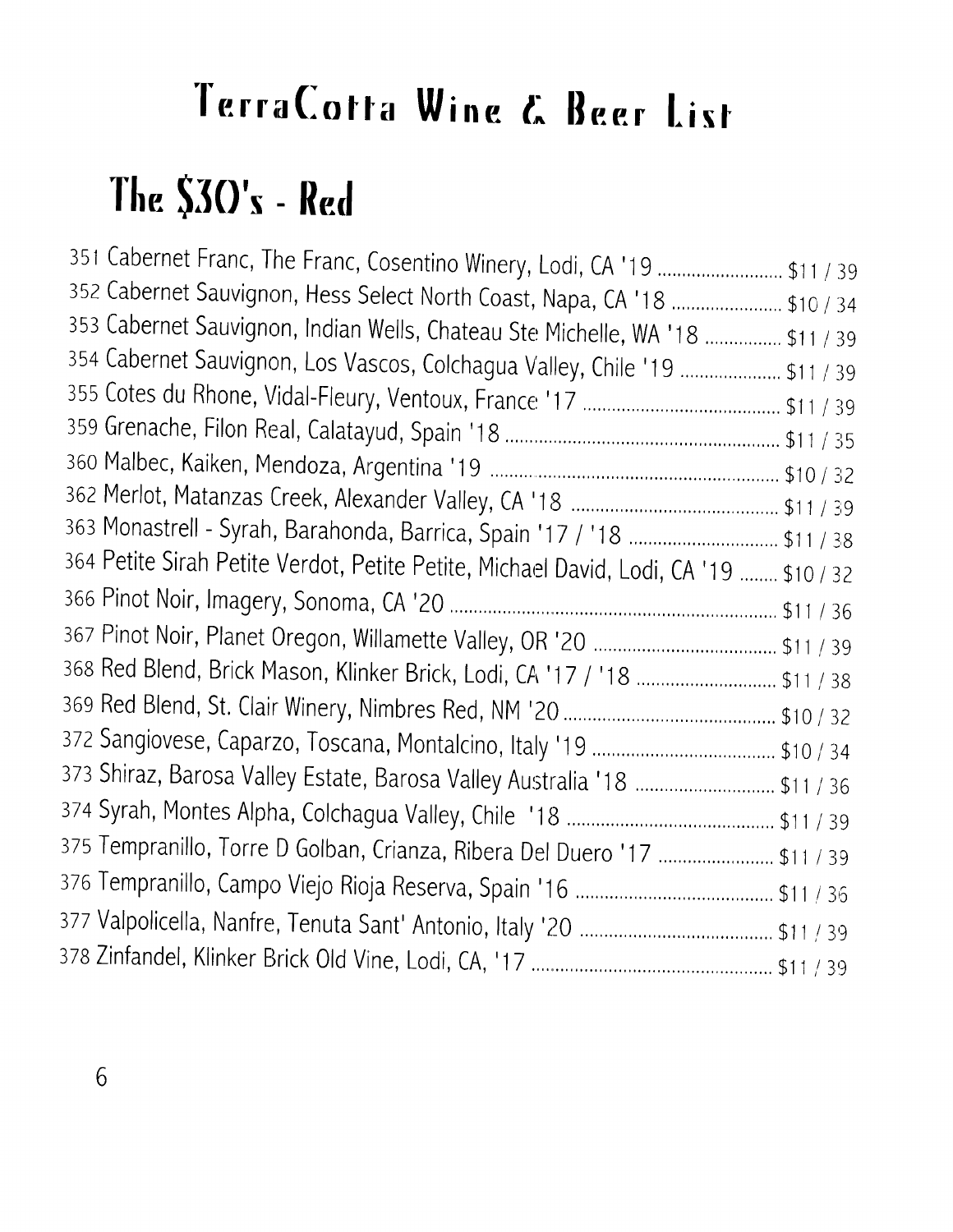# TerraCotta Wine & Beer List The \$40's & 50's - Red

| 452 Cabernet Franc, Cave Spring Cellars, Niagara Peninsula, Canada '17  \$46         |  |
|--------------------------------------------------------------------------------------|--|
|                                                                                      |  |
|                                                                                      |  |
| 455 Cabernet Sauvignon, Outerbound, Alexander Valley, CA '18  \$49                   |  |
| 456 Cabernet Sauvignon, Ring Bolt, Margaret River, Western Australia '19 / '20. \$45 |  |
|                                                                                      |  |
|                                                                                      |  |
| 460 Garnacha, Old Vines, Las Rocas Vinas Vie Jas, Calatayud, Spain '17  \$42         |  |
| 463 Mourvedre, Cline Ancient Vines, Contra Costa County, CA '19  \$45                |  |
|                                                                                      |  |
|                                                                                      |  |
|                                                                                      |  |
|                                                                                      |  |
|                                                                                      |  |
| 471 Sangiovese, CS, Remole, Super Tuscan, Frescobaldi, Toscana, Italy'20  \$40       |  |
|                                                                                      |  |
|                                                                                      |  |
| 474 Tempranillo, El Vinculo, Crianza,Fernandez Rivera, La Macha, Spain'17  \$44      |  |
|                                                                                      |  |
|                                                                                      |  |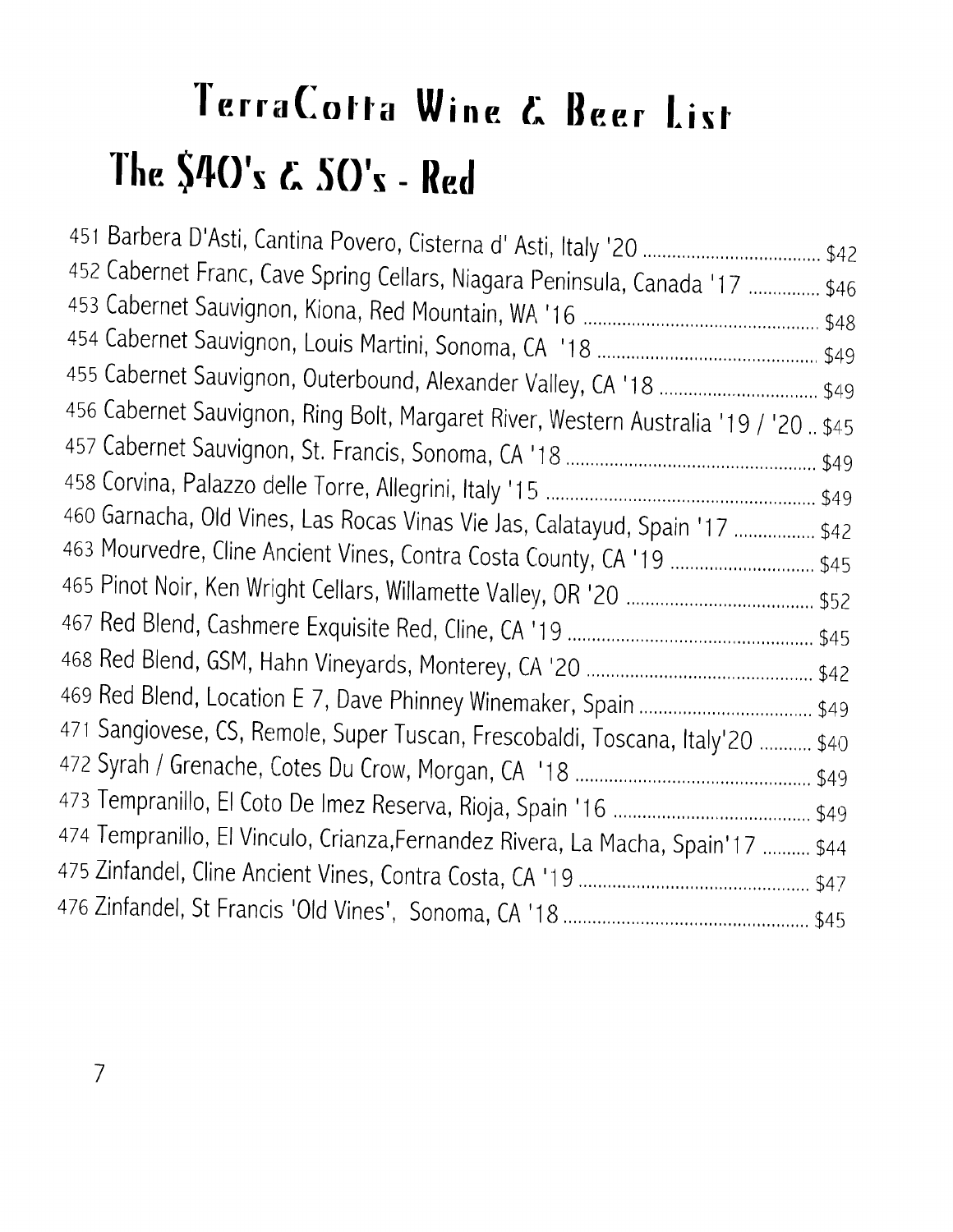# TerraCotta Wine & Beer List The \$60's & \$70's - Red

| 551 Cabernet Sauvignon, Kith & Kin, Round Pond, Napa Valley, CA '18  \$68             |  |
|---------------------------------------------------------------------------------------|--|
|                                                                                       |  |
| 553 Cabernet Sauvignon, St. Suprey, Estate Grown, Napa Valley, CA '17/ '18  \$79      |  |
|                                                                                       |  |
| 555 Cotes Du Rhone, Les Deux Albion, Chateau De St. Cosme, France '20 \$60            |  |
| 558 Malbec, Luigi Bosca, Single Vineyard, DOC, Mendoza, Argentina '19  \$75           |  |
|                                                                                       |  |
| 559 Malbec, Red Schooner Voyage 10, Caymus, Argentina, Napa CA  \$62                  |  |
|                                                                                       |  |
|                                                                                       |  |
|                                                                                       |  |
| 563 Petit Verdot / Petite Sirah, Bodyguard, Daou, Paso Robles, CA '19  \$75           |  |
| 564 Pinot Noir, Elk Cove, Estate Grown, Willamette Valley, OR '20  \$64               |  |
|                                                                                       |  |
|                                                                                       |  |
|                                                                                       |  |
| 569 Red Blend, Guado Al Tasso, Il Bruciato, Antinori, Bolgheri, Italy '19 / '20  \$65 |  |
| 570 Red Blend, Tribute, Browne Vineyards, Columbia Valley, WA '16  \$65               |  |
|                                                                                       |  |
| 572 Sangiovese, Poliziano, Vine Nobile Di Montepulciano, Tuscany, Italy '18  \$65     |  |
|                                                                                       |  |
| 576 St.- Emilion, Grand Cru, Les Cadrans de Lassegue, Bordeaux, France '18  \$60      |  |
|                                                                                       |  |
|                                                                                       |  |

 $8\phantom{.}$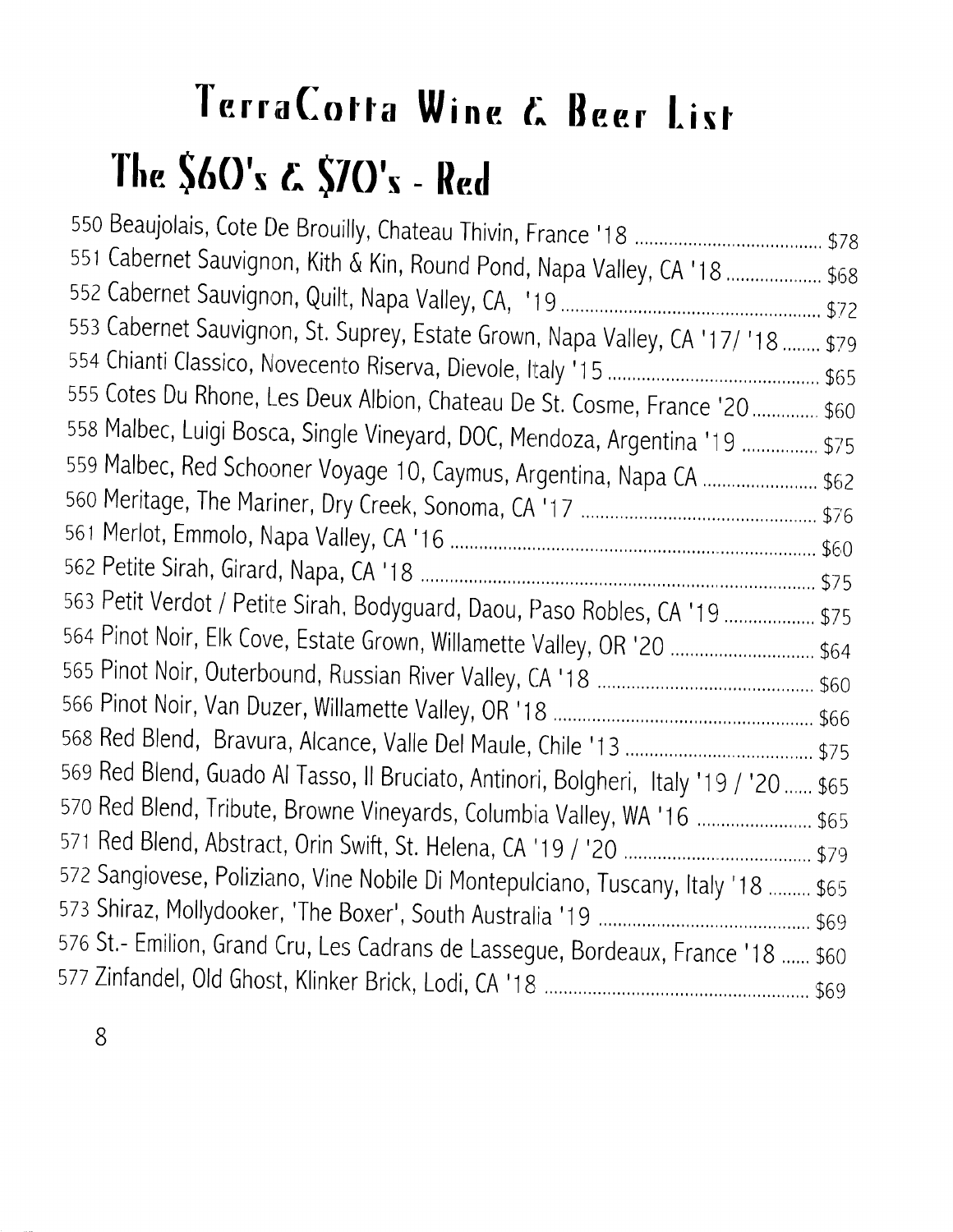# TerraCotta Wine & Beer List The Good Stuff - Red

| 700 Amarone Della Valpolicella, Cesari Classico, Veneto, Italy'16  \$115       |  |
|--------------------------------------------------------------------------------|--|
| 701 Bandol, Domaine De Terrebrune, Delille Vignron, France '16  \$92           |  |
|                                                                                |  |
|                                                                                |  |
| 704 Cabernet Sauvignon, Caymus Vineyards, Napa Valley, CA '19  \$155           |  |
| 705 Cabernet Sauvignon, Freemark Abbey, Napa Valley, CA '18  \$129             |  |
|                                                                                |  |
|                                                                                |  |
|                                                                                |  |
|                                                                                |  |
| 711 Pinot Noir, Archery Summit, Dundee Hills, Willamette Valley, OR '19  \$150 |  |
| 712 Pinot Noir, Domaine Serene, Yamhill Cuvee, Willamette, OR '17  \$145       |  |
|                                                                                |  |
|                                                                                |  |
| 719 Red Blend, Eight Years in the Desert, Orin Swift, St. Helena, CA '20  \$98 |  |
| 720 Red Blend, 'Magnificat', Franciscan Estates, Napa Valley, CA '17  \$125    |  |
| 722 Red Blend, The Spur, Murrieta's Well, Livermore Valley, CA '19 \$80        |  |
|                                                                                |  |
|                                                                                |  |
|                                                                                |  |
|                                                                                |  |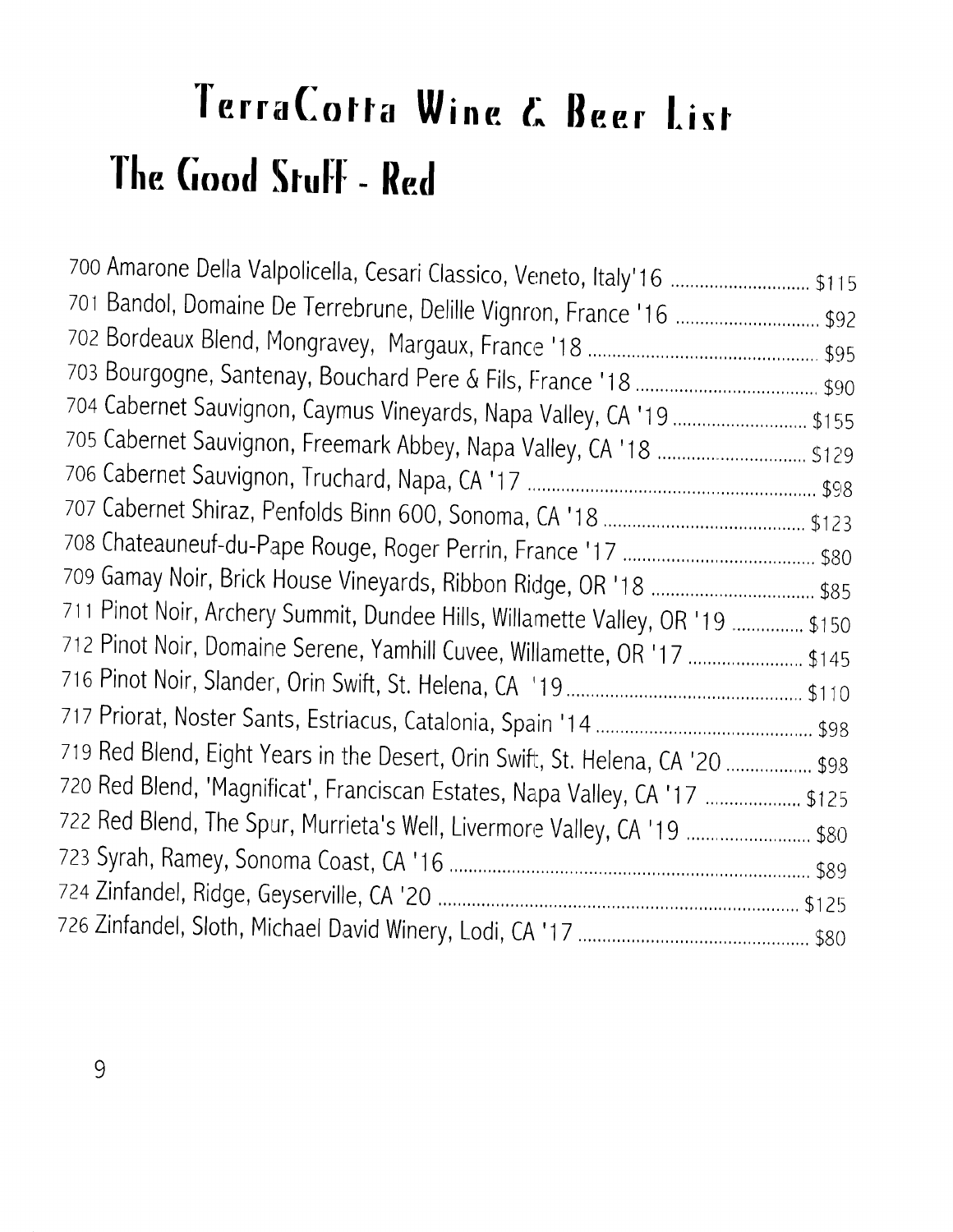#### TerraCotta Wine & Beer List **Bubbles**

| 802 Cremant d'Alsace Brut Rose, Pierre Sparr, Alsace, France  \$15 / 44     |  |
|-----------------------------------------------------------------------------|--|
|                                                                             |  |
|                                                                             |  |
|                                                                             |  |
|                                                                             |  |
|                                                                             |  |
|                                                                             |  |
|                                                                             |  |
|                                                                             |  |
| 812 Nicolas Feuillatte, Blue Label, Reserve Exclusive Brut, France NV  \$95 |  |
|                                                                             |  |
|                                                                             |  |
|                                                                             |  |

### Perfect Endings

| Riesling, Vin De Glaciere, Pacific Rim, Columbia Valley, WA '16  \$15        |  |
|------------------------------------------------------------------------------|--|
| Riesling, Ice Wine, Cave Spring Cellars, Lincoln Lakeshore, Canada '17  \$21 |  |